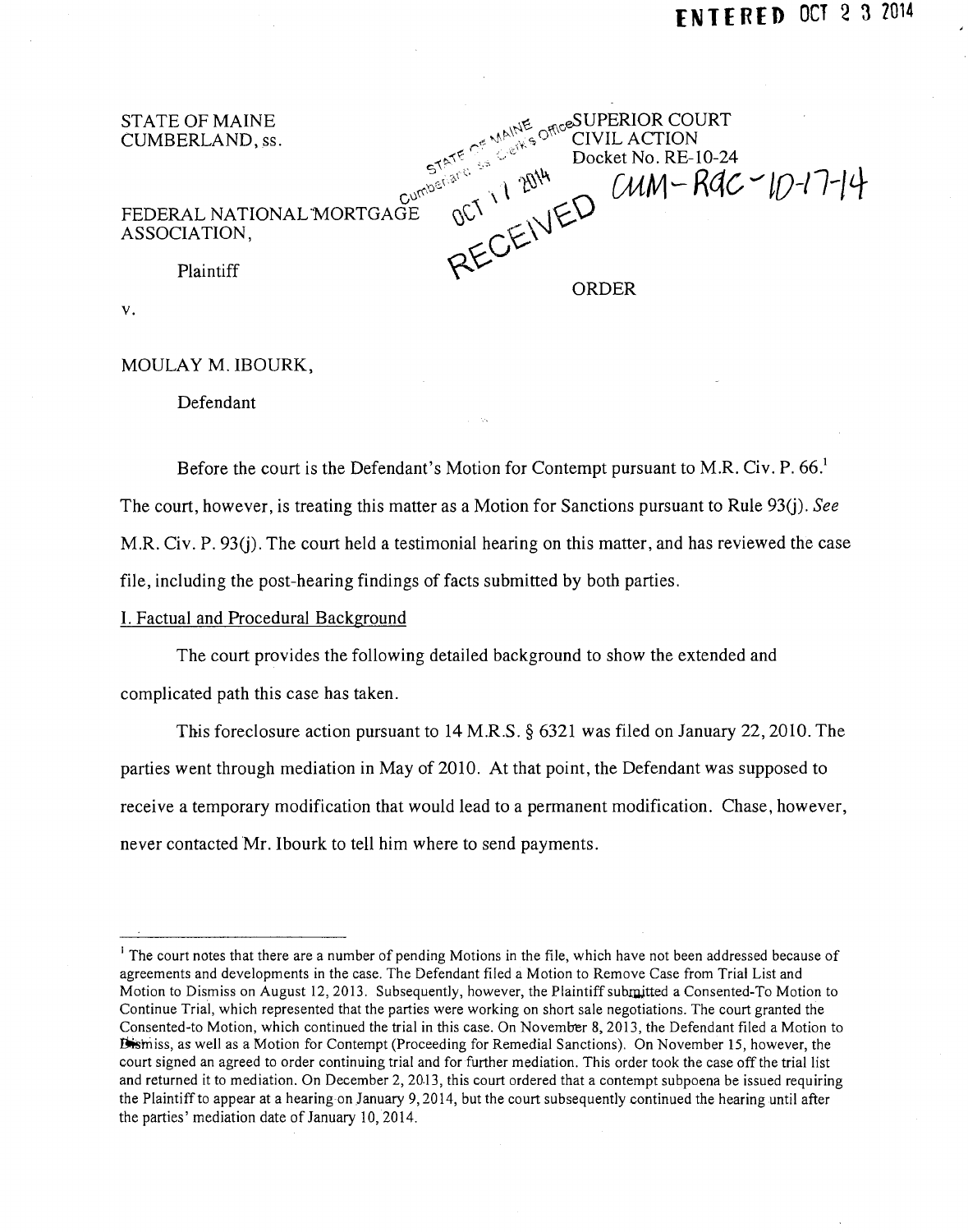On September 4, 2012, the court issued an order (the "September 2012 Order") finding that there were equitable considerations created by Plaintiff's failure to implement in good faith the agreed to settlement. The court required the parties to re-start the foreclosure mediation process and mediate in good faith. The order also mandated that the Defendant was not to suffer any economic costs or expenses "attributable to the failure of Plaintiff to fulfill its obligations under the May 14,2010 settlement."

On December 27,2012, the Defendant wrote to the court to inform the mediator that the Defendant would refuse to provide updated financial information, because the Defendant believed that this information would punish the Defendant for having improved himself economically since the time when the original mediated agreement was breached. The Defendant believed that this punishment was contrary to the court's September 2012 Order.

On February 15, 2013, the parties met for their second mediation session. Because Mr. lbourk declined to provide an updated financial package, the lender represented that it could not offer a loan modification at that time. Renee Burden, a representative from the servicer, Seterus, suggested that the homeowner submit a short sale offer with a waiver of deficiency. The Defendant asked whether it would be problematic if the sale were not an arm's length transaction, and Ms. Burden instructed the Defendant that he should move forward and propose the sale. The parties decided to pursue a short sale.

On November 8, 2013, the Defendant filed its Motion for Contempt (Proceeding for Remedial Sanctions) pursuant to Rule 66(d). Fannie Mae was served with a contempt subpoena on February 10,2014.

On, March 4, 2014, the Plaintiff filed a Motion to Dismiss the Contempt Proceedings. The Plaintiff argued that it had not violated a court order and that Rule 66 does not apply as sanctions for cases in mediation are covered by Rule  $93(i)^2$  and 14 M.R.S. § 6321-A(12)<sup>3</sup>. Rule

<sup>&</sup>lt;sup>2</sup> Maine Rule of Civil Procedure  $93(j)$  states:

If a plaintiff or defendant or attorney fails to attend or to make a good faith effort to mediate, the mediator shall inform the court, and the court may impose appropriate sanctions. Sanctions may include, but are not limited to, the assessment of costs and fees, assessment of reasonable attorney fees, entry of judgment, permitting dispositive motions and/or requests for admissions to be filed,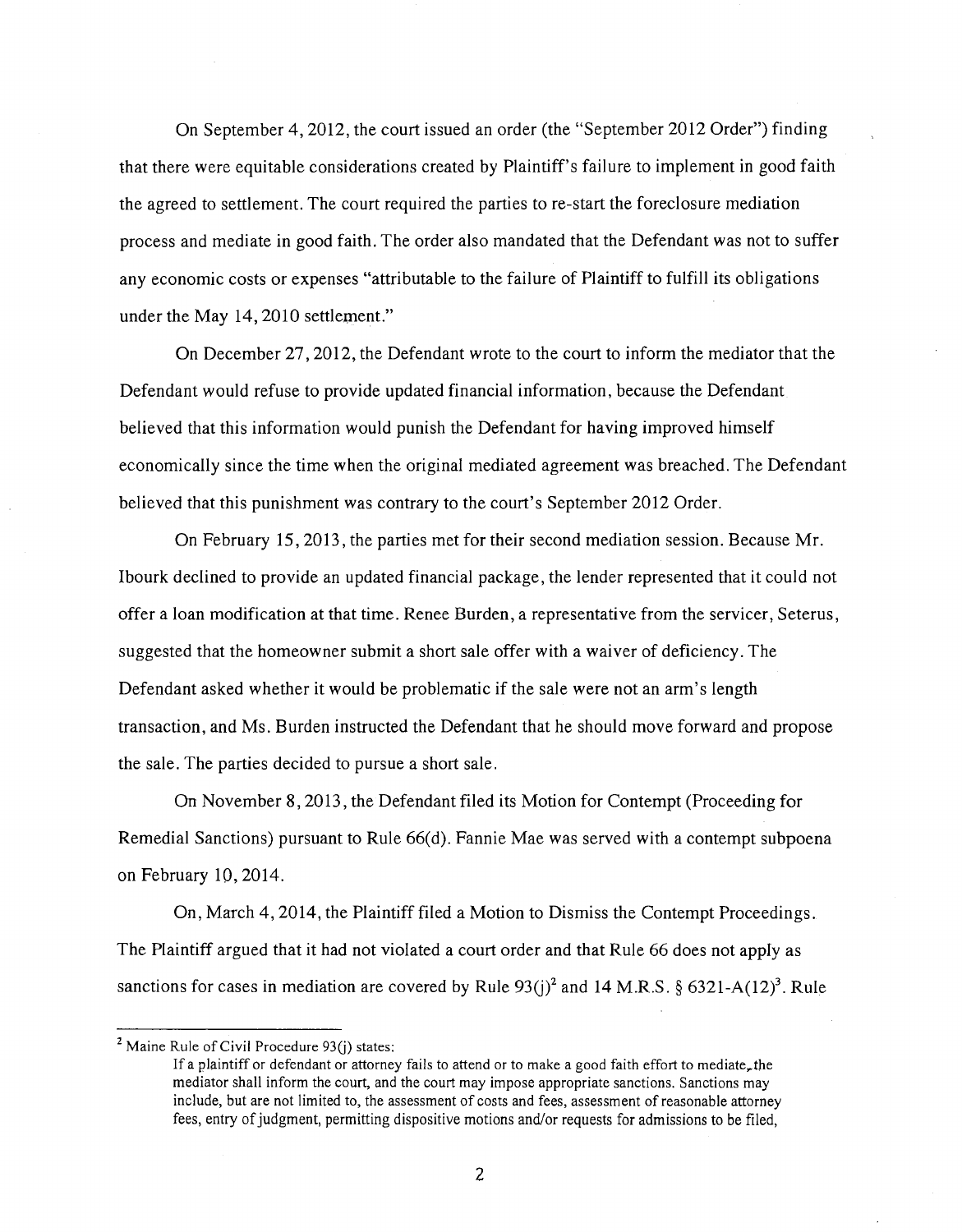$66(a)(1)$  states that "[t]his rule shall not apply to the imposition of sanctions specifically authorized by other provisions of these rules or by statute." The Defendant has clarified that he is seeking contempt sanctions for violation of the court's September 2012 Order.

At the hearing on March 5, 2014, the court ruled that it was proceeding under Rule 93, and that the court was treating Defendant's motion as a motion for sanctions rather than a motion for contempt. The court heard testimony regarding the failed attempt at a short sale that the parties engaged in.

The court heard from Mr. Ibourk's designated broker, Jeff Reali, about the frustrating process of attempting to sell Mr. Ibourk's property. In an attempt to sell the property, Mr. Reali worked with Seterus, Inc. representatives Robbin Sutton and Renee Burden. Seterus, Inc. serviced the loan, while Fannie Mae was the investor on the loan. Fannie Mae's permission was necessary for a short sale to take place.

On March 21, 2013, Mr. Reali listed Mr. Ibourk's 30 Codman Street Unit 1 property for sale. The property was not shown because it would have been very difficult for a buyer to obtain financing for the property. The condominium association had fallen apart and the property was in poor condition.

Mr. Ibourk's roommate in California, a physician named Dr. David Longstroth, made an initial offer on the property of \$60,000. The servicer countered at approximately \$104 or \$107,000. All of the negotiations were between the lender and Dr. Longstroth; Mr. Ibourk was uninvolved in negotiations. After approximately five months, the parties became close to reaching a deal. Dr. Longstroth offered \$90,000.00 and Robbin Sutton emailed that the investor would entertain an offer of \$95,000.00. (See Def.'s Ex. 5).

entry of an order that mediation shall not occur, dismissal without prejudice, dismissal without prejudice with a prohibition on refiling the foreclosure action for a stated period of time, and/or dismissal with prejudice.

 $3$  Section 6321-A(12) states:

Each party and each party's attorney, if any, must be present at mediation as required by this section and shall make a good faith effort to mediate all issues. If any party or attorney fails to attend or to make a good faith effort to mediate, the court may impose appropriate sanctions.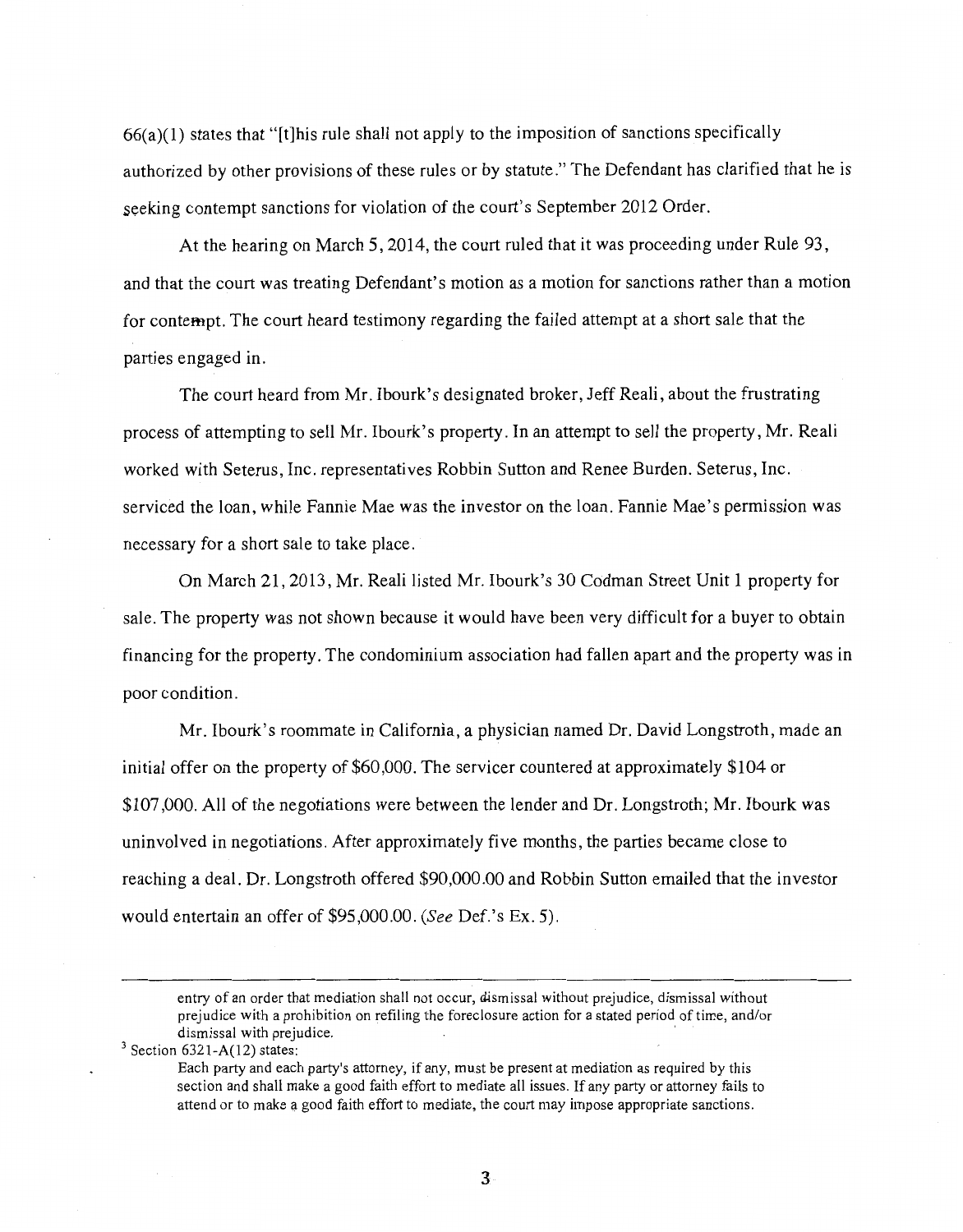A purchase and sale agreement was signed by Mr. lbourk and Dr. Longstroth, with a purchase price of \$95,000.00 and an effective date of August 24,2013. *(See* Def.'s Ex. 6.)

Mr. Reali stated that the lender was aware that Dr. Longstroth and Mr. lbourk were roommates, and more specifically, Renee and Robbin knew that the two men were roommates. Mr. Reali first disclosed that the two men were roommates when Dr. Longstrotfi made his initial offer. Mr. Reali also stated in his affidavit that he "called three other times when the issue of the two having the same address arose, each person from Seterus confirmed through higher ups that it was ok that they were roommates." (Reali Aff.  $\oint$  4.)

An approval letter/settlement agreement was issued soon after the \$95,000.00 offer. The letter, which Mr. Reali represented is typical in a short sale transaction, contained all the conditions necessary to close. It also provided: "To accept this offer, you must comply with the Terms and Conditions listed below and list and sell the property that secures this Loan from someone you are NOT related to or with whom you have a close personal or business relationship ("an arms-length transaction"). (Def.'s Ex. 7) (emphasis in the original). The letter was not signed by Mr. lbourk, because it needed to be signed and notarized at closing. (Def.'s Ex. 7 .) The letter did not need to be countersigned by Seterus. *(!d.)* 

On October 25, 2013, Dr. Longstroth and Mr. lbourk executed a short sale affidavit that averred that "The sale of the property is an 'arm's length' transaction, between Seller(s) and Buyer(s) who are unrelated and unaffiliated by family, marriage, or commercial enterprise." (Def.'s Ex. 8.) Dr. Longstroth and Mr. lbourk are not married, are not relatives and are not in a commercial enterprise together.

Mr. Reali stated that on the day prior to closing he spoke with Robbin and a manager, and Robbin said that the affidavit would be fine. However, that night Robbin and the title company informed him that the situation was not acceptable and the closing was cancelled. Mr. Reali related that there was not a problem with the price, or with forgiving Mr. lbourk the balance due on the loan; the problem was with selling the property to Dr. Longstroth. Mr. Reali contends that every provision of the settlement agreement was complied with, and that the decision to cancel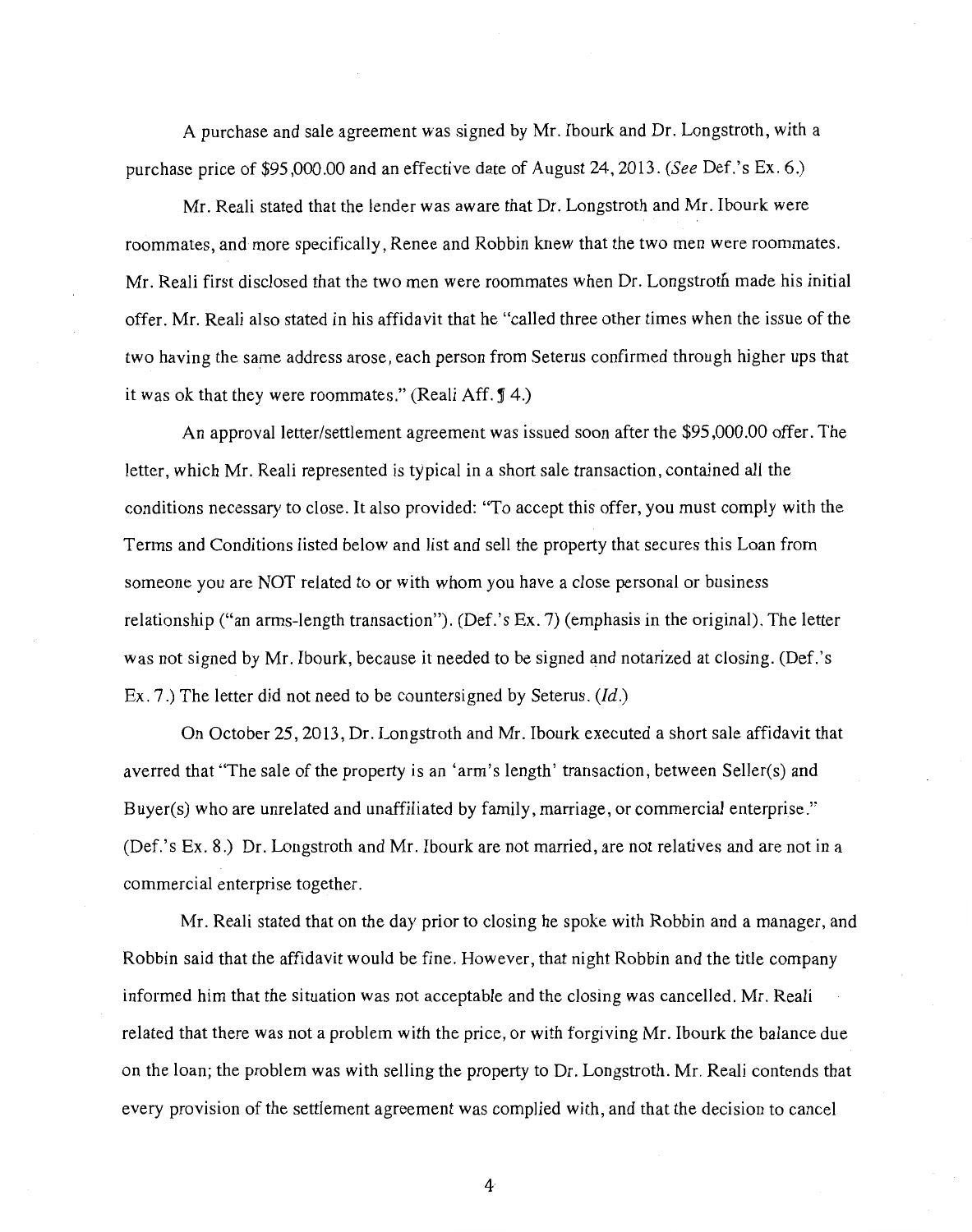the sale was based solely on the fact that the two men shared the same address. The lender rejected the sale because the two men were roommates.

Dr. Longstroth still wishes to purchase the property. He has offered to get his own apartment, or to change from financing to cash to facilitate a faster purchase of the property.

The court also heard from a witness from Seterus, Enan Del Rio, even though the Defendant has specifically subpoenaed a witness from Fannie Mae. Mr. Del Rio discussed an exchange between employees of Seterus stating that it could not permit the type of affiliation between Mr. lbourk and Dr. Longstreth for a buyer and seller. Mr. Del Rio testified that the title company involved had concerns about whether or not the transaction would qualify as arm's length, and it wanted wording stating that it was okay that the buyer was the seller's roommate. Mr. Del Rio was not sure who at Fannie Mae made the ultimate decision that the sale could not go through, but Fannie Mae does make the final decision. Mr. Del Rio averred that the transaction would have gone through if it had been an arm's length transaction, but it was not an arm's length transaction.

In its questioning of Mr. Del Rio, the Defendant pointed out that in spite of the September 2012 Order stating that "Defendant is not to suffer any economic cost or expenses attributable to the failure of the Plaintiff to fulfill its obligations under the May 14,2010 settlement", interest had continued to accrue from the first mediation in 2010 until September 4, 2012.

Following the failed attempt at a short sale, the parties once again participated in mediation on January 10, 2014. Plaintiff offered a loan modification that would have included a balloon payment. The Plaintiff also offered a deed-in-lieu option with a waiver of the deficiency. Mr. Ibourk counter-offered that he would accept the terms of the proposed modification if the lender would forgive the balloon payment. Mr. Ibourk's counter-offer was rejected. A final report was issued, and from the report it does not appear that the short sale of the property was discussed.

## II. Discussion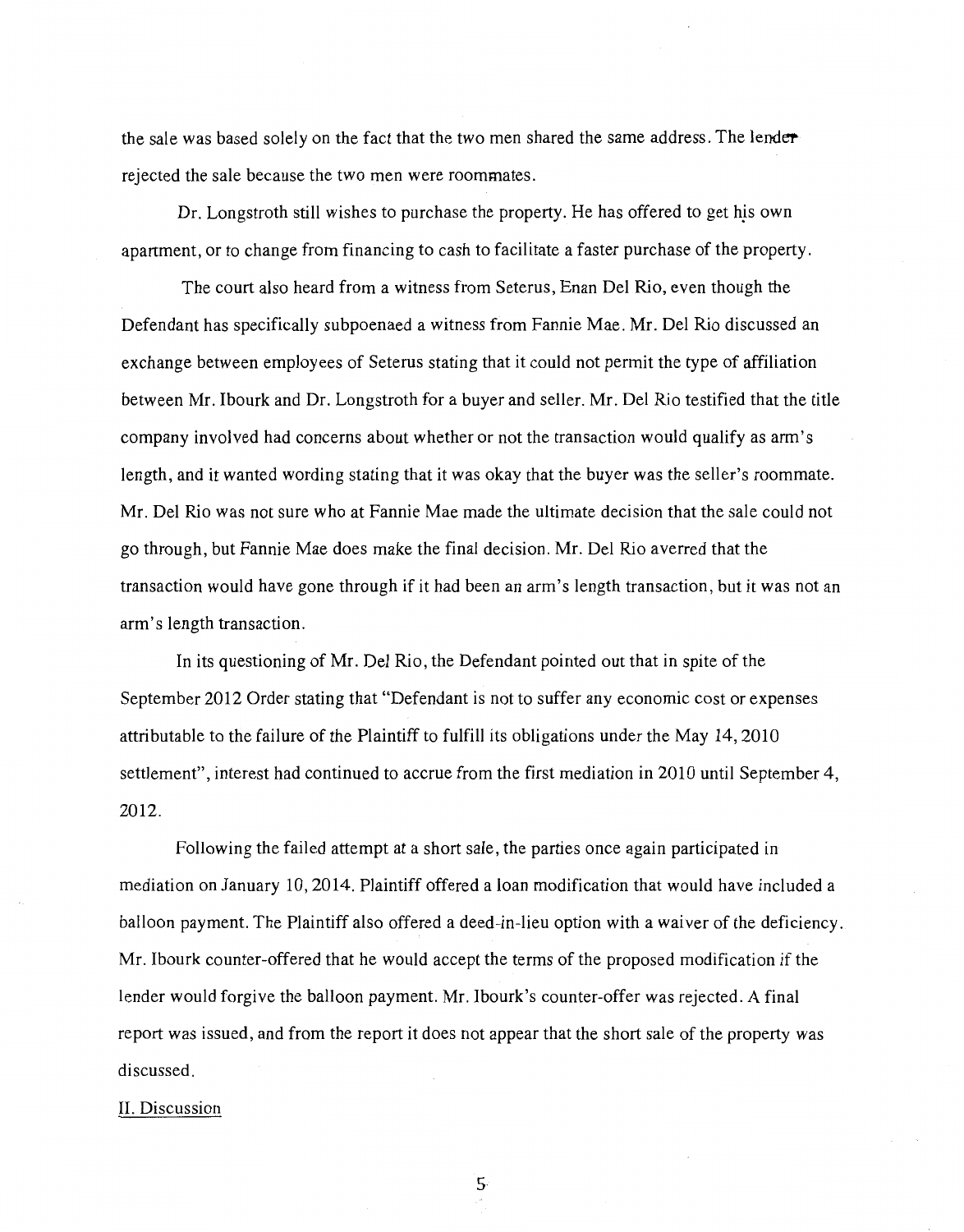Both 14 M.R.S.  $\S$  6321-A(12) and Rule 93(j) allow the court to impose sanctions if a party fails to appear at mediation or mediate in good faith. M.R. Civ. P.  $93(i)$ . While the mediator failed to report non-compliance on the part of the Plaintiff, the court may still review the parties' conduct and impose sanctions following a motion for sanctions. *See Bayview Loan Servicing, LLC v. Bartlett,* 2014 ME 37,  $\sqrt{ }$  20, 87 A.3d 741 ("the court had the authority to dismiss [Plaintiff's] complaint sua sponte pursuant to section  $6321 - A(12)$  and Rule  $93(j)$ .")

To impose sanctions, a finding of bad faith is unnecessary; the court must simply find "a lack of good faith." *U.S. Bank N.A. v. Sawyer*, 2014 ME 81, ¶ 15, 95 A.3d 608. "'[T]he trial court should evaluate the effect pretrial violations have on the adverse party and also consider the purpose the sanctions are to serve in exercising its discretion."' *Bartlett,* 2014 ME 37, 87 A.3d 741 (quoting *Unifund CCR Partners, 2009 ME 19, ¶ 12, 966 A.2d 400)*. Rule 93(j) provides a non-exhaustive list of sanctions that the court may impose, which includes dismissal with prejudice.<sup>4</sup>

The Law Court established a standard for applying sanctions in *Baker's Table Inc. v. City of Portland,* where the court stated:

In determining the appropriate sanction to be imposed upon a party for failure to comply with the rules, the court should take into account the purpose of the specific rule at issue, the party's conduct throughout the proceedings, the party's *bona fides* in its failure to comply, prejudice to other parties, and the need for the orderly administration of justice.

## 2000 ME 7, ¶ 17, 743 A.2d 237.

In *Baker's Table,* the Law Court stated that sanctions should: "fit the punishment to the crime. 'Although the trial court's discretion to choose an appropriate sanction is broad, when a court imposes a 'drastic' sanction such as dismissal or default we will closely scrutinize the court's decision." 2000 ME 7, **[ 16, 743 A.2d 237, 243 (quoting** *Saucier v. State Tax Assessor*, 1998 ME 61, 16, 708 A.2d 281). "' [T]he ultimate sanction should be imposed only for the most

 $4$  Maine Rule of Civil Procedure 93(j) provides, in pertinent part:

Sanctions may include, but are not limited to, the assessment of costs and fees, assessment of reasonable attorney fees, entry of judgment, permitting dispositive motions and/or requests for admissions to be filed, entry of an order that mediation shall not occur, dismissal without prejudice, dismissal without prejudice with a prohibition on refiling the foreclosure action for a stated period of time, and/or dismissal with prejudice.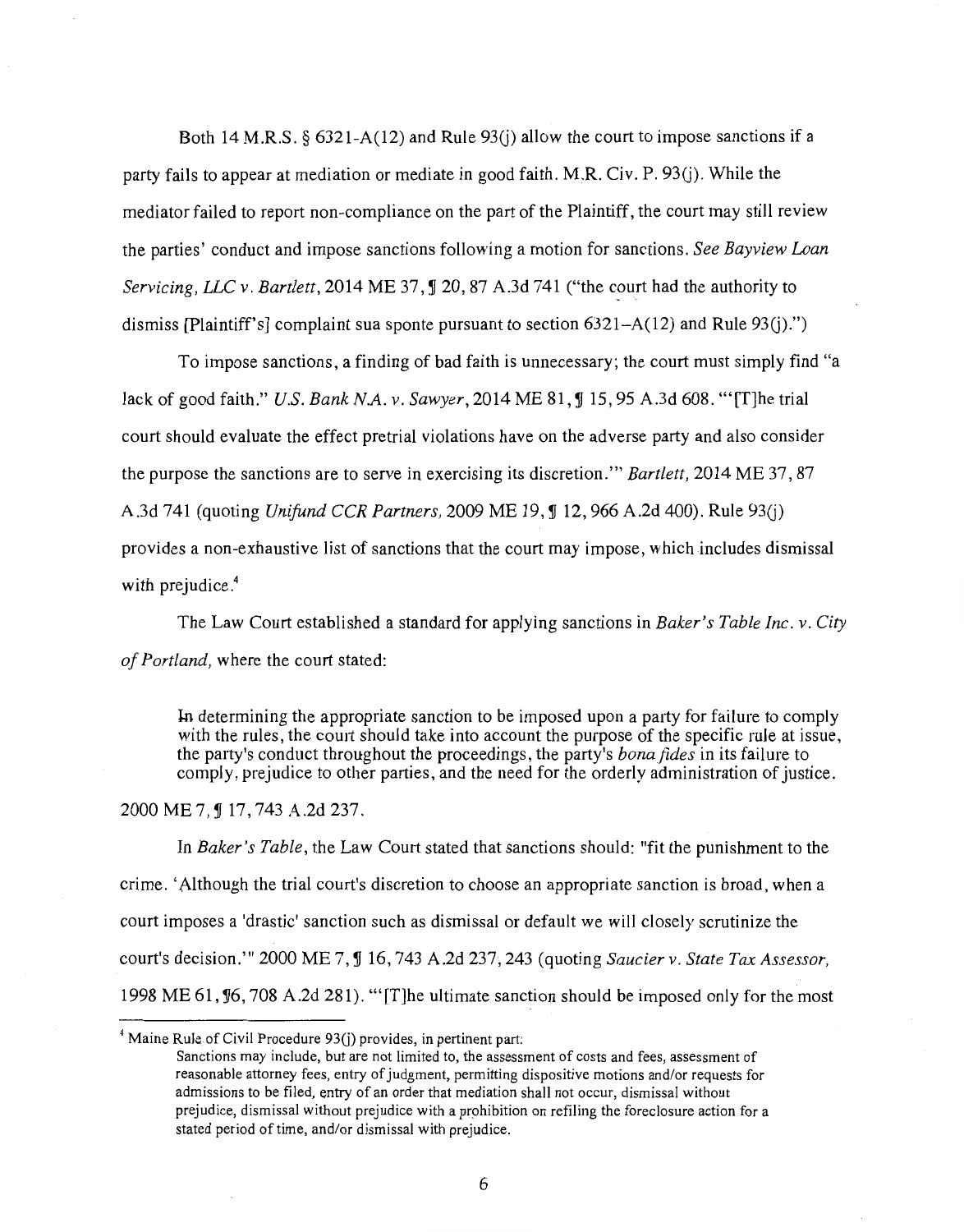serious instances of noncompliance with pretrial procedures."' *Unifund CCR Partners v. Demers, 2009 ME 19, ¶ 13, 966 A.2d 400 (quoting Reeves v. Travelers Ins. Cos., 421 A.2d 47, ·* 51 (Me. 1980)) (alteration in original).

In recent decisions, the Law Court has affirmed that "The imposition of sanctions . . . remains a discretionary decision. And ... the trial court is within its discretion to dismiss a complaint with prejudice if a bank or an independent mortgage servicer fails to negotiate in good faith." *U.S. Bank N.A. v. Sawyer*, 2014 ME 81, ¶ 11, 95 A.3d 608; see also Bartlett, 2014 ME 37, 87 A .3d 741 (upholding a dismissal with prejudice where plaintiff had failed to appear at mediation on several occasions.) The Law Court has also upheld a District Court order that required a bank to pay monetary sanctions and enter into a modification that it had agreed to at mediation. *First Franklin Fin. Corp. v. Gardner,* 2013 ME 3, 60 A.3d 1262.

In considering whether to apply sanctions in this matter, and what sanctions to apply, the court is mindful of the factors detailed in *Baker's Table*, 2000 ME 7, ¶ 17, 743 A.2d 237. Plaintiff's behavior during the mediation process has at times been antithetical to the spirit of the Foreclosure Diversion Program. The court also notes Plaintiff's behavior in response to Defendant's Motion for Contempt, While the Plaintiff has argued that there was no court order requiring the Plaintiff to agree to a short sale, the court's September 2012 Order, following Plaintiff's failure to implement an agreed to trial modification, served as a warning to Plaintiff that it must uphold Rule 93's good faith requirement. Plaintiff's conduct in regard to the short sale, which it had suggested during mediation, evinces a lack of good faith. Plaintiff essentially strung the Defendant along for months during the short sale negotiation process. Mr. Reali's testimony shows that Seterus was repeatedly informed of Mr. Ibourk's and Dr. Longstreth's relationship as roommates. It appears that Seterus also repeatedly assured the Defendant that the relationship was fine. While Seterus had advance notice of the roommate relationship between the buyer and the seller, the Plaintiff waited until the last possible moment, the night before closing, to halt the sale. Subsequently, Dr. Longstreth has gone so far as to offer to move out of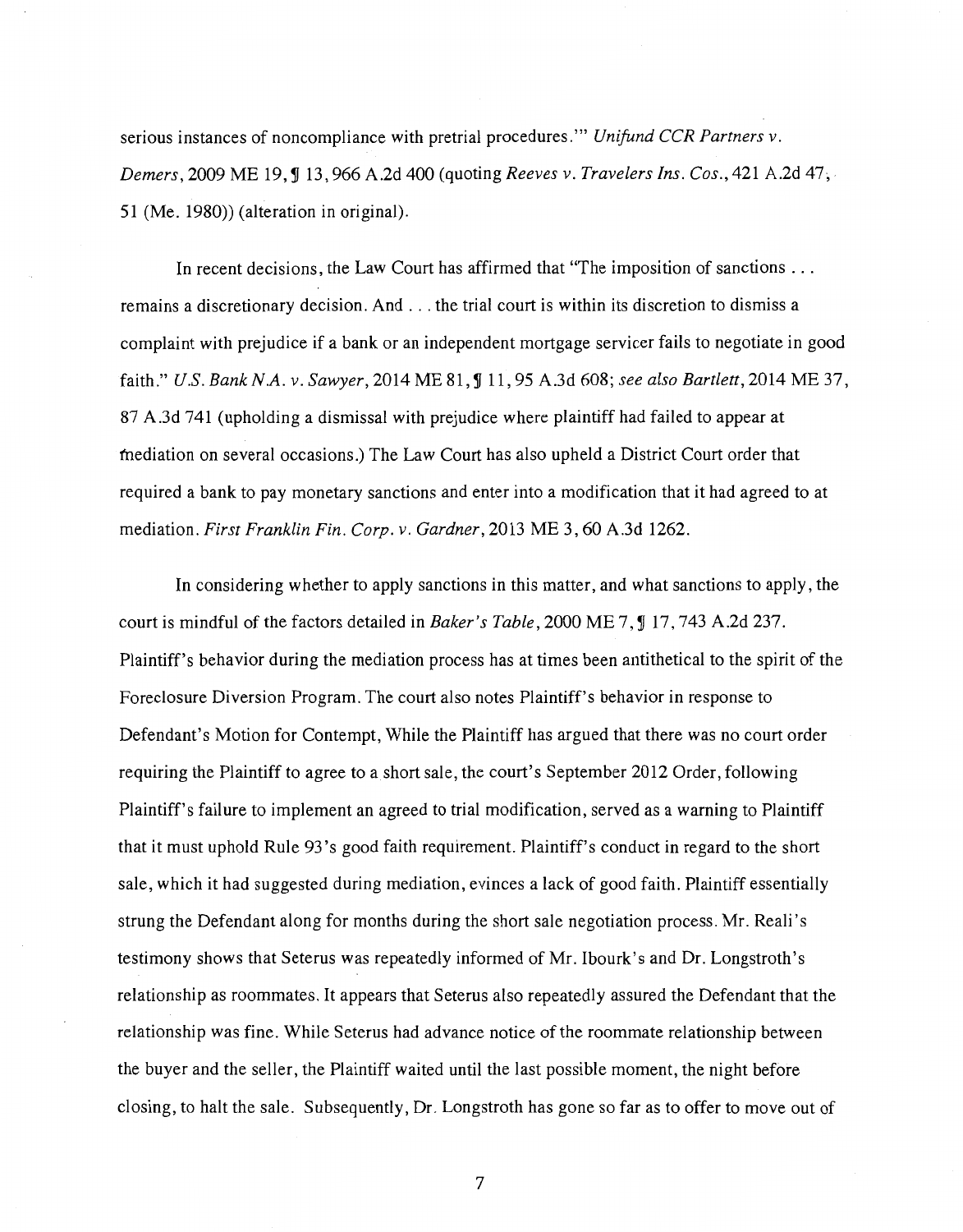his apartment, and yet the sale has not progressed. For the second time, the Lender has closed off what seemed like a foreclosure alternative to the Defendant.

In addition, it is unclear whether or not the Plaintiff complied with the requirement from the September 2012 Order that the Defendant was "not to suffer any economic costs or expenses attributable to the failure of Plaintiff to fulfill its obligations under the May 14, 2010 settlement." From Mr. Del Rio's testimony, it appears that interest continued to accrue in this action in contravention of the court's September 2012 Order. Plaintiff has argued that the Defendant has not provided any evidence showing that he has incurred economic costs or expenses because of Plaintiff's actions. Plaintiff bases this assertion on the disclaimer on Exhibit 10, stating that "[t]he information on this statement is your loan's contractual information ... [t]he contractual payment due does not take into consideration any pending foreclosure alternatives .... " Because of this disclaimer, Plaintiff argues that the \$405,282.31 represented as due on Exhibit 10 is the contractual amount due, rather than a representation of economic costs or expenses sustained by the Defendant.

At the same time, however, Plaintiff has not presented any evidence to show that the servicer is tallying a different amount due from Defendant, which takes into consideration the court's September 2012 Order. The court reiterates now that interest should not have accrued between May 14,2010 and September 4, 2012.

The court also notes Plaintiff's conduct in response to the contempt subpoena. While the court decided to treat the Defendant's motion as a motion for sanctions pursuant to Rule 93, the court notes that a contempt subpoena was issued in this action. The contempt subpoena provided that if the Plaintiff objected to the contempt motion, the Plaintiff was required to "file a written answer with the court and provide a copy to the moving party at least 3 days before the hearing date set forth above." (Emphasis in the original.) The Plaintiff only filed its Motion to Dismiss Contempt Proceedings the day before the contempt hearing.

In addition, the Plaintiff, Fannie Mae, did not send a Fannie Mae employee in response to the contempt subpoena. Instead, a Seterus employee was sent who did not know about how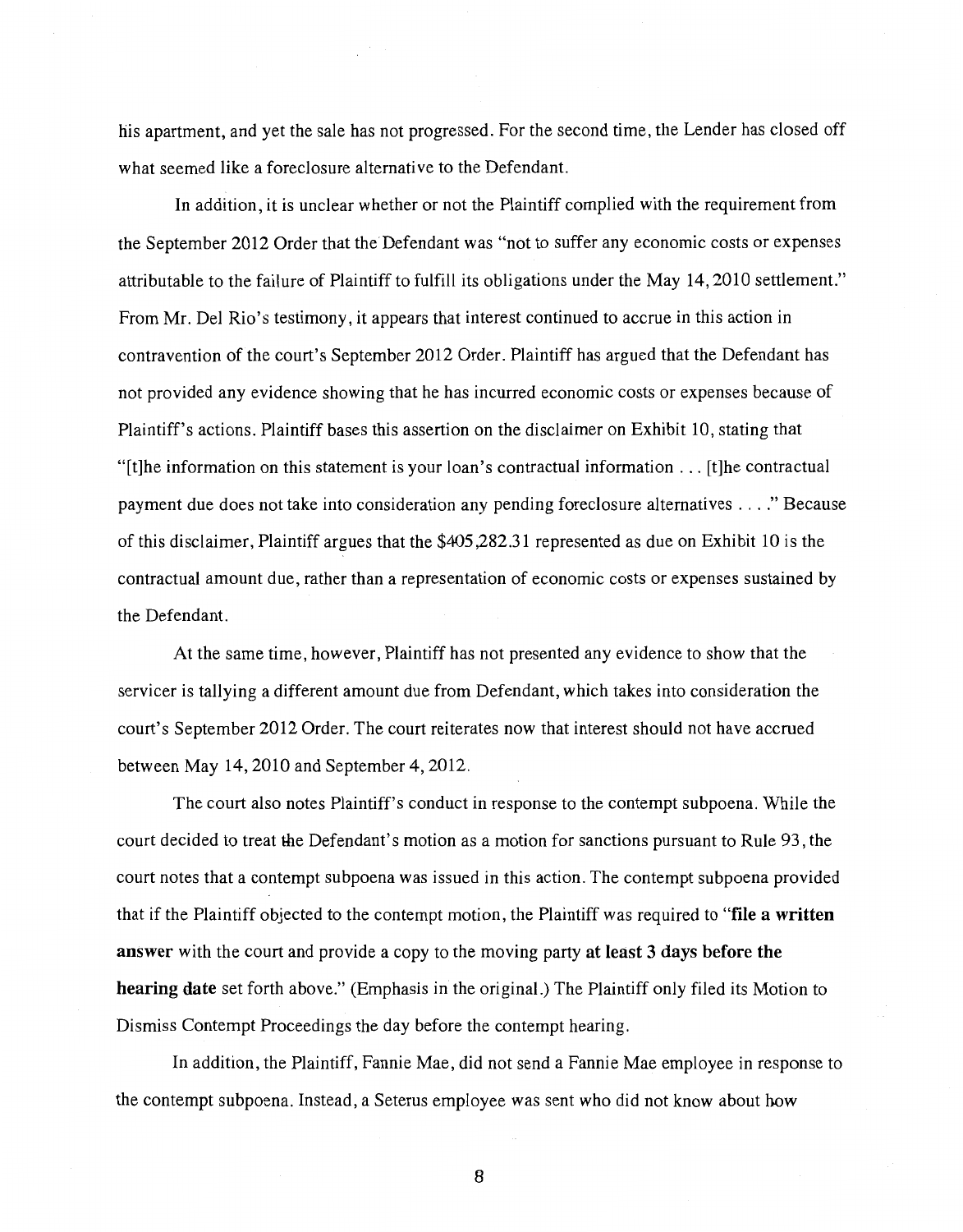decisions were made at Fannie Mae, nor did he know who made the decision to stop the short sale. Mr. Del Rio was not an employee who had worked with Mr. Reali on the short sale. Fannie Mae's failure to send an actual Fannie Mae representative to a contempt hearing, illustrates how difficult it can be to work with lenders and investors and how opaque their decision making process can be to outsiders.

In *Sawyer,* where the Law Court upheld a dismissal with prejudice resulting from a bank's repeated failure to comply with its promises during mediation to provide modification offers, the Law Court cautioned "[i]f banks and mortgage servicers intend to do business in Maine and use our courts to foreclose on delinquent borrowers, they must respect and follow our rules and procedures, including M.R. Civ. P. 93(j)." 2014 ME 81,  $\int$  17, 95 A.3d 608.

The Plaintiff has stressed that no reports of non-compliance were issued by the mediator following either the February 15,2013 mediation session or the January 10,2014 mediation sessions. The mediator's failure to issue a report of non-compliance, however, is not dispositive regarding whether the Plaintiff has shown a lack of good faith. The court notes that after the short sale fell through, when the parties returned to mediation in January of 2014, the Plaintiff presented the Defendant with a couple of alternative options. Plaintiff's behavior during the January 2014 mediation, however, where it offered options that the Defendant ultimately did not find favorable, does not excuse its prior behavior.

The court finds that the Plaintiff demonstrated a lack of good faith in how it conducted itself regarding the short sale. Plaintiff's failure to demonstrate that it has tolled the interest as required by the September 2012 Order is also troubling. Plaintiff's behavior in regard to Defendant's Motion has also shown a disregard for the Defendant and the court. It is only equitable that the Plaintiff face sanctions. At the same time, however, the court notes that the Plaintiff was never required to approve of a short sale. The court declines to impose the ultimate sanction of dismissal with prejudice at this juncture. *See Unifund CCR Partners*, 2009 ME 19, *J* 13,966 A.2d 400.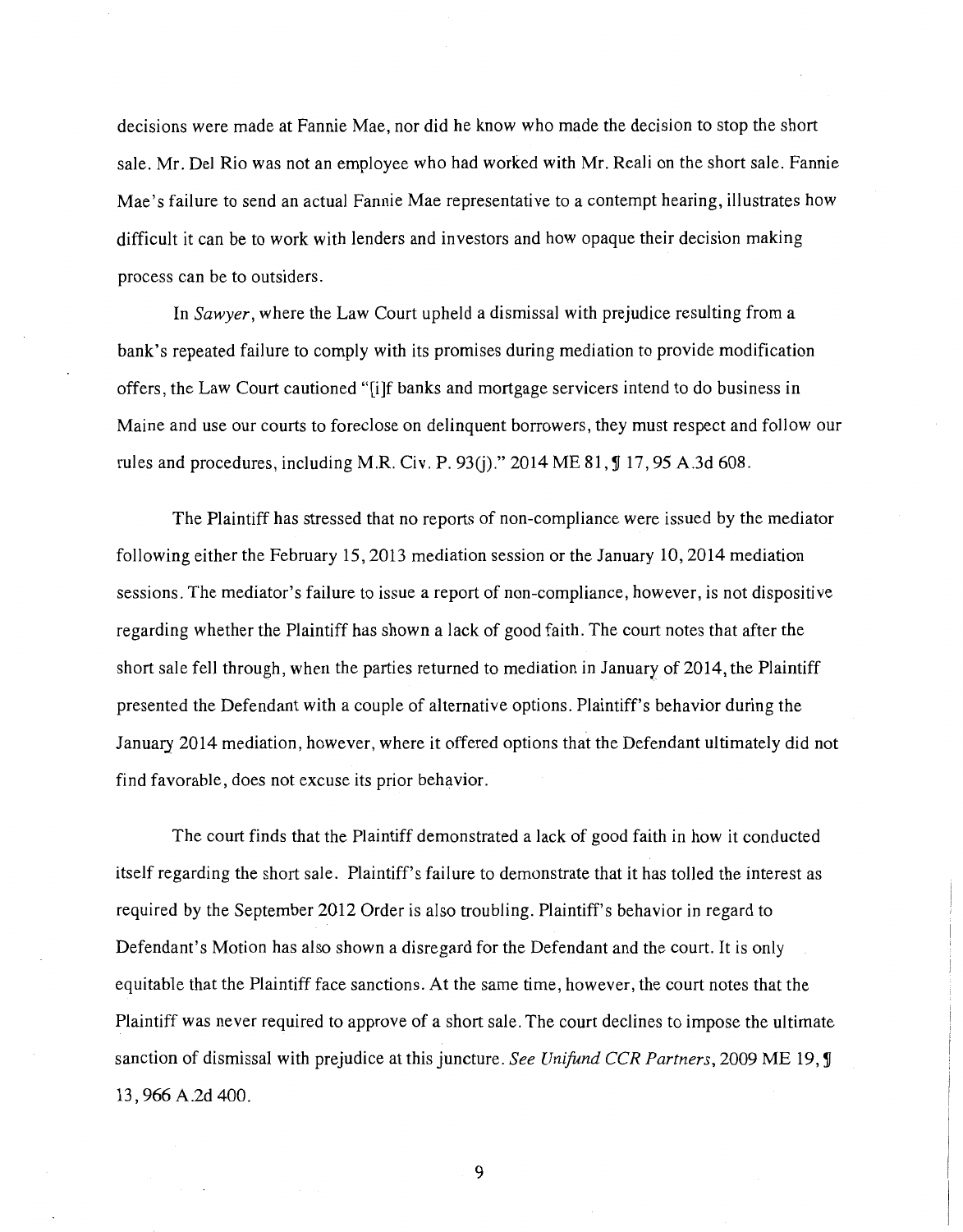Accordingly, the court orders that Plaintiff is subject to the following sanctions:

- 1) Since the Plaintiff has repeatedly misled the Defendant during the foreclosure mediation process, which has dramatically prolonged the process and led to the accrual of additional interest and fees, the court finds that the Plaintiff cannot charge the Defendant **any** interest or fees (including attorney's fees) from the date of the first mediation session, May 14,2010, until the date this order is docketed. The Defendant's account should be updated to reflect the tolling of the interest and fees for the aforementioned time period.
- 2) The Plaintiff shall also be required to pay Mr. Ibourk's attorney's fees and costs starting from May 14, 2010 to the date this order is docketed. Attorney Hark shall provide an affidavit listing his fees and costs within 10 days of the date of this order. The Plaintiff shall provide any objections to the affidavit within 10 days of when the affidavit is filed.

The Clerk is directed to incorporate this Order into the docket by reference pursuant to Maine Rule of Civil Procedure 79(a).

Dated: 26/2014

Hon. Roland A. Cole<br>Justice, Superior Court